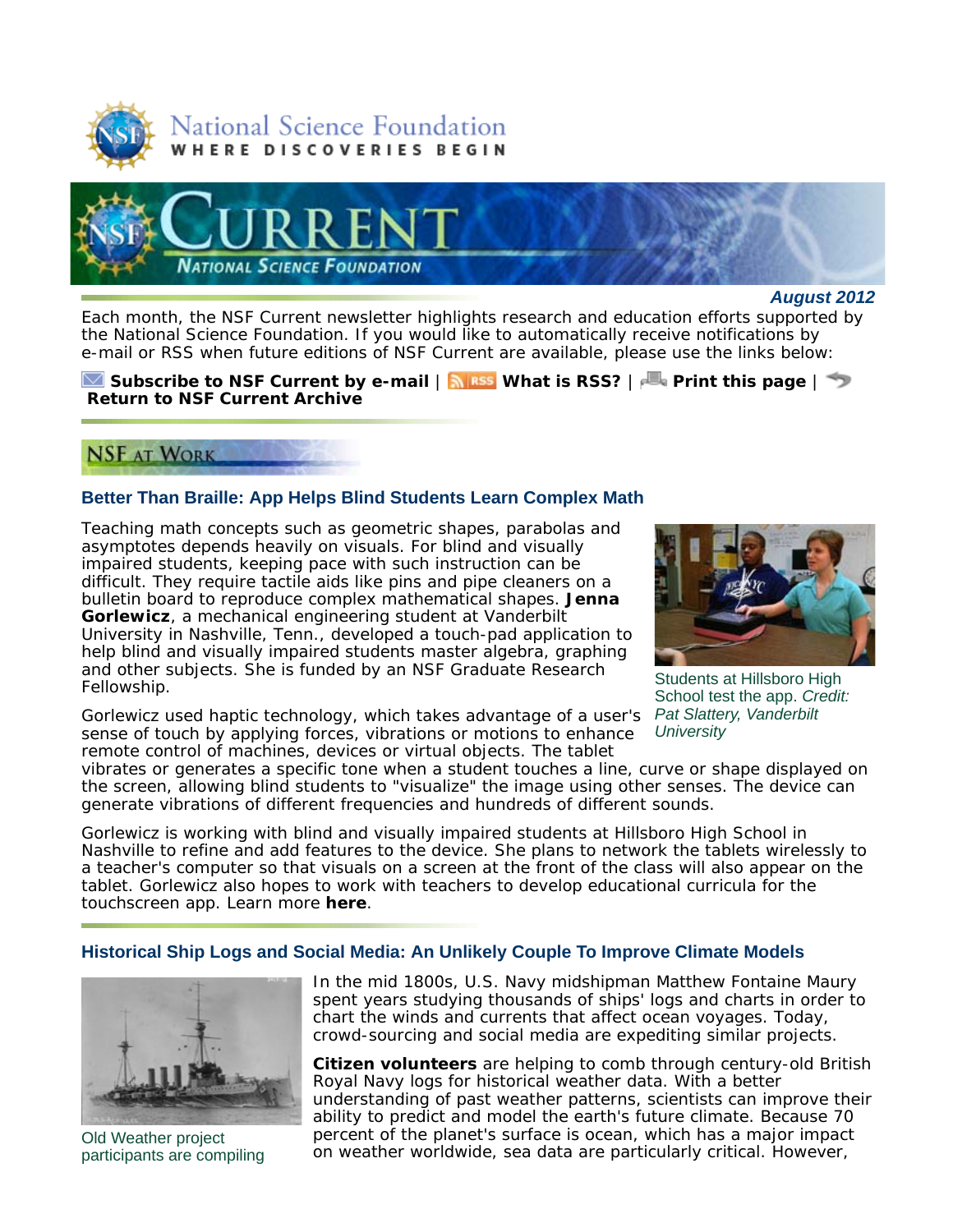weather data from the logbooks of ships such as the *H.M.S. Achilles*, in service from 1905 to 1921. *Source: Library of Congress*

the historical record is full of gaps, particularly before 1920.

Old Weather is one of many large-scale citizen science projects in the portfolio of **Zooniverse**, a framework partly supported by NSF that allows people to participate in web-based research and discovery. Volunteers have been "trawling" the scanned pages of

British World War I-era ship logs to extract daily, and sometimes hourly, observations of air temperature and pressure, wind direction and rainfall. Since the project's launch, 28,000 volunteers have completed more than a million logbook pages. The project is also examining logs from U.S. Arctic expeditions.

The effort includes a social media aspect: volunteers are assigned to a particular ship, and a "crew member's" rank depends on the number of weather readings he or she has digitized. Turning an otherwise mundane process into a game has significantly increased the speed of the work over more traditional methods. The project's founders estimate that it would take one person working full time without holidays 28 years to digitize these records; yet the participants completed the initial dataset in just under a year. Volunteers are still needed. Jump aboard **here**!

#### **What Wins: Strategy or Luck?**

Some online auctions are taking advantage of a common mentality: the desire to pay a little for a lot.

A review of hundreds of online auctions found that players intuitively use the best strategy for winning, turning the process into a game of chance. The study by NSF-supported researchers focused on lowest unique bid auctions, in which the winning bid for a valuable item, such as a car or boat, is the lowest one unmatched by other participants when the auction closes. Participants do not know how many bids are placed on each value until the bidding closes.



Some online auctions are a game of chance. *Source: morgueFile*

It turns out that the winning strategy involves what the researchers call "bursty behavior"--a participant places a cluster (or "burst") of bids that are close in value,

then jumps to a higher value and places a number of bids in that vicinity. The strategy is particularly effective when trying to identify a moving target--in the case of these online auctions, the value of the winning bid.

"We couldn't identify a single person who was not using this strategy," said **Luís Amaral**, a complex systems researcher at Northwestern University in Evanston, Ill. Because everyone is using the same methodology, no one has an advantage, and participants fail to optimize their chances for financial gain. For each bid placed, the participant must pay a fee, typically \$1.00.

Online auctions are a relatively new phenomenon that have enjoyed vast popularity. However, Amaral predicts that people will eventually stop entering lowest bid auctions when they discover that they are participating in a game of chance. "Humans are smart about recognizing the deck is stacked against them," he said. More information about the NSF-supported study can be found **here**.

# DID YOU KNOW?



Doctoral student at Virginia Tech.

#### **More Women Earning Doctoral Degrees**

The number of women earning doctorates has grown rapidly over the past 20 years. In 2010 women earned the majority or near majority of doctorates in nearly every broad field of study (education, 69 percent; social sciences, 57 percent; humanities, 52 percent; life sciences, 55 percent; other non–science and engineering fields, 50 percent; physical sciences, 30 percent; and engineering, 23 percent).

Physical sciences and engineering doctorates continue to be dominated by male recipients. However, that pattern is starting to shift. The number of women earning doctorates in physical sciences increased 73 percent from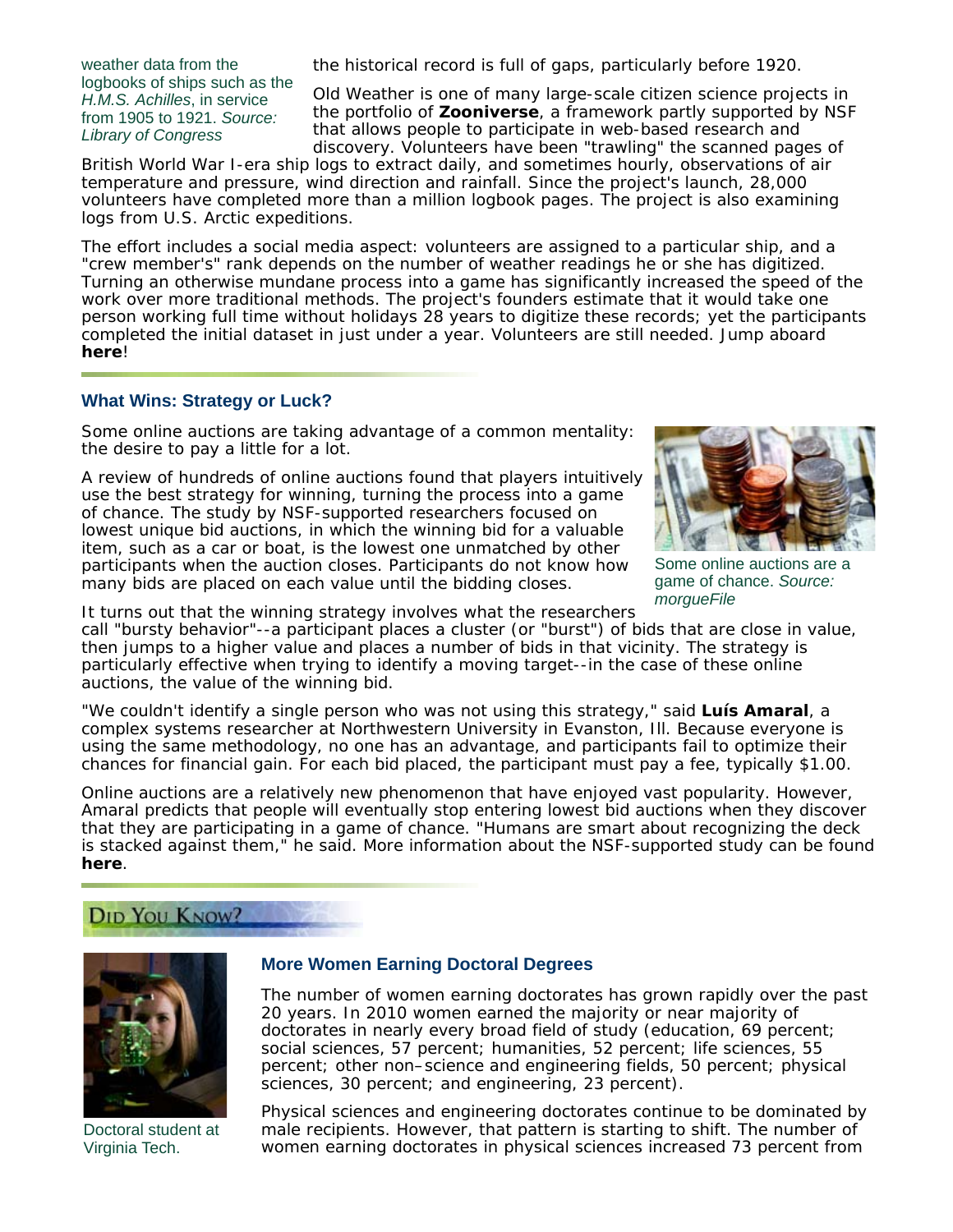*Credit: John McCormick; Virginia Tech*

2000 to 2010, and the number of female engineering Ph.D. recipients more than doubled during the decade.

More trends in doctoral education are available in "**Doctorate Recipients from U.S. Universities: 2010**," a report from NSF's National Center for Science and Engineering Statistics.

# **FACES OF NSF RESEARCH**

## **From Small Ponds to the White House: NSF Nominee Among PECASE Winners**

Meghan Duffy's work has taken her from small ponds in Michigan to a heavily polluted lake in central New York--and even as far as Antarctica. She is **studying parasites**, tiny organisms that feed on their hosts. Much of Duffy's research focuses on the parasites that feed on small freshwater crustaceans, called *Daphnia*. "[*Daphnia*] are very important links in lake food webs, but, just as important, they are a great model system for understanding host-parasite interactions in general," said Duffy.

**Duffy**, an assistant professor of biology at the Georgia Institute of Technology in Atlanta, Ga., is one of 20 individuals nominated by NSF to receive this year's Presidential Early Career Award for Scientists and Engineers (**PECASE**). Those nominated by NSF were among 100 total recipients of the award, the U.S. government's highest honor for scientists and engineers in the early stages of their independent research careers. The winners traveled to Washington, D.C., in late July, where they received their awards from the White House and met with NSF officials.

The awards, established by President Clinton in February 1996, are coordinated by the White House Office of Science and Technology Policy. Award nominees are considered against two criteria: their pursuit of innovative research at the frontiers of science and technology, and their commitment to community service as

demonstrated through scientific leadership, public education or community outreach.

Duffy, who earned her Ph.D. from Michigan State University in 2006, previously received NSF's Faculty Early Career Development (**CAREER**) award for her research on the evolution of host-parasite interactions. Duffy hopes that what her laboratory learns from studying Daphnia and their parasites will have broader application "to systems that are economically important," she explained.

In addition to recognizing her research, the PECASE award commends Duffy for providing educational opportunities for college students in underrepresented minority groups and inner-city K-12 students in Atlanta.

#### **Engineering for Mobility: Helping Disabled Athletes Compete**

At the 2012 Paralympics Games, which will follow the regular Olympics in London, hundreds of elite athletes with disabilities will rely on strength, speed, skill--and technology--as they go for the gold in 21 different sporting events.



Rory Cooper participated in four wheelchair racing events, winning a bronze medal, in the 1988 Paralympic Games in Seoul, South Korea. Now, he is an NSF-supported biomechanical engineer at the University of Pittsburgh, helping other disabled athletes compete.

In this **video**, Cooper demonstrates how custom wheelchair features such as bumpers and tilted wheels are helping wheelchair athletes maximize their performance in such diverse sports as wheelchair rugby, basketball and racing.



Left: Paralympic racers using specially engineered wheelchairs. Above: Engineer Rory Cooper,

Meghan Duffy, PECASE awardee, taking samples in Congaree National Swamp. *Credit: Meghan Duffy, Georgia Tech*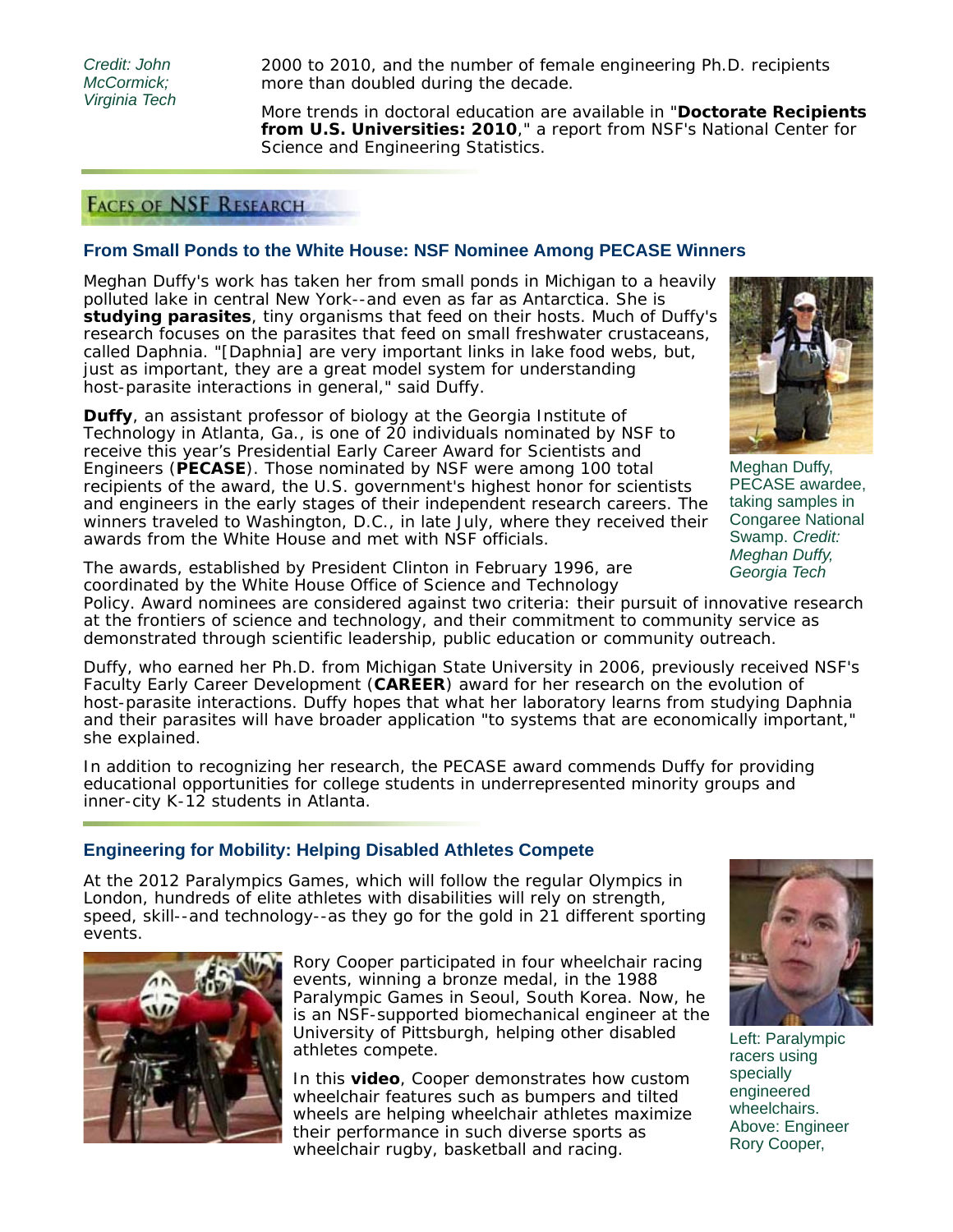The video is part of the 10-part video series "**Science of the Summer Olympics: Engineering In Sports**," produced by NSF in partnership with NBC Learn and NBC Sports.

University of Pittsburgh. *Credit: NSF/NBC Learn*



**Search for Higgs Boson at Large Hadron Collider Reveals New Particle** (*Science Daily*) - NSF supports the detectors and experiments at the CERN particle physics laboratory used in the search for the elusive particle.

**Upgrades to U.S. Antarctic Facilities Will Require Research Funding Cuts** (*Science*) - A panel commissioned by the White House and NSF determined that facilities are in dire need of repair and upgrade, and that paying for them could temporarily reduce U.S. Antarctic research funding.

**Telescope Opens a Brand New Window on Discovery** (*MSNBC*) - Images produced by the new Discovery Channel telescope in Arizona will be even more spectacular when a 36-megapixel imager funded by NSF is installed.

**NSF Expands Program To Teach Researchers To Be Entrepreneurs** (*Chronicle of Higher Education*) - On the first anniversary of I-Corps, NSF outlined plans to aggressively expand the program.

# **THE RIPPLE EFFECT**

## **Coral Reef Crustacean Named for Reggae Performer Bob Marley**



A Caribbean fish infested with tiny gnathiids. *Credit: Elizabeth Brill*

**Paul Sikkel**, an NSF-supported marine biologist at Arkansas State University in Jonesboro, Ark., named a **newly discovered crustacean** after reggae singer Bob Marley--partly, Sikkel said, because the species is "as uniquely Caribbean as was Marley." *Gnathia marleyi* is the first new species to be identified in the Caribbean in more than two decades.

The species is a gnathiid isopod--a small parasitic blood feeder that infests fish inhabiting the coral reefs of the shallow eastern Caribbean. Sikkel's team is researching possible relationships

between gnathiid populations and the declining health of coral reef communities.

# **STEM Summit Brings Together Educators and Employers**

Leaders from education, business, industry and philanthropy met at the *US News* **STEM Solutions Summit** in Dallas, Texas, June 27-29 to explore how to better prepare students in science, technology, engineering and mathematics (STEM) subjects. NSF's assistant director for education and human resources, Joan Ferrini-Mundy, spoke about the importance of improving STEM education and the need to be strategic about collective work in this area, by creating partnerships, networks and new ways of doing business together.

The 1,500 attendees were also informed about the NSF-funded report recently completed by the National Research Council, "**Successful K-12 STEM Education**," which makes recommendations for school



High school science students. *Credit: InSTEP Program, Florida Institute of Technology*

administrators and policymakers. A series of regional workshops, including one September 19 in Las Vegas, Nev., are taking the report findings directly to educators, school districts and policymakers.